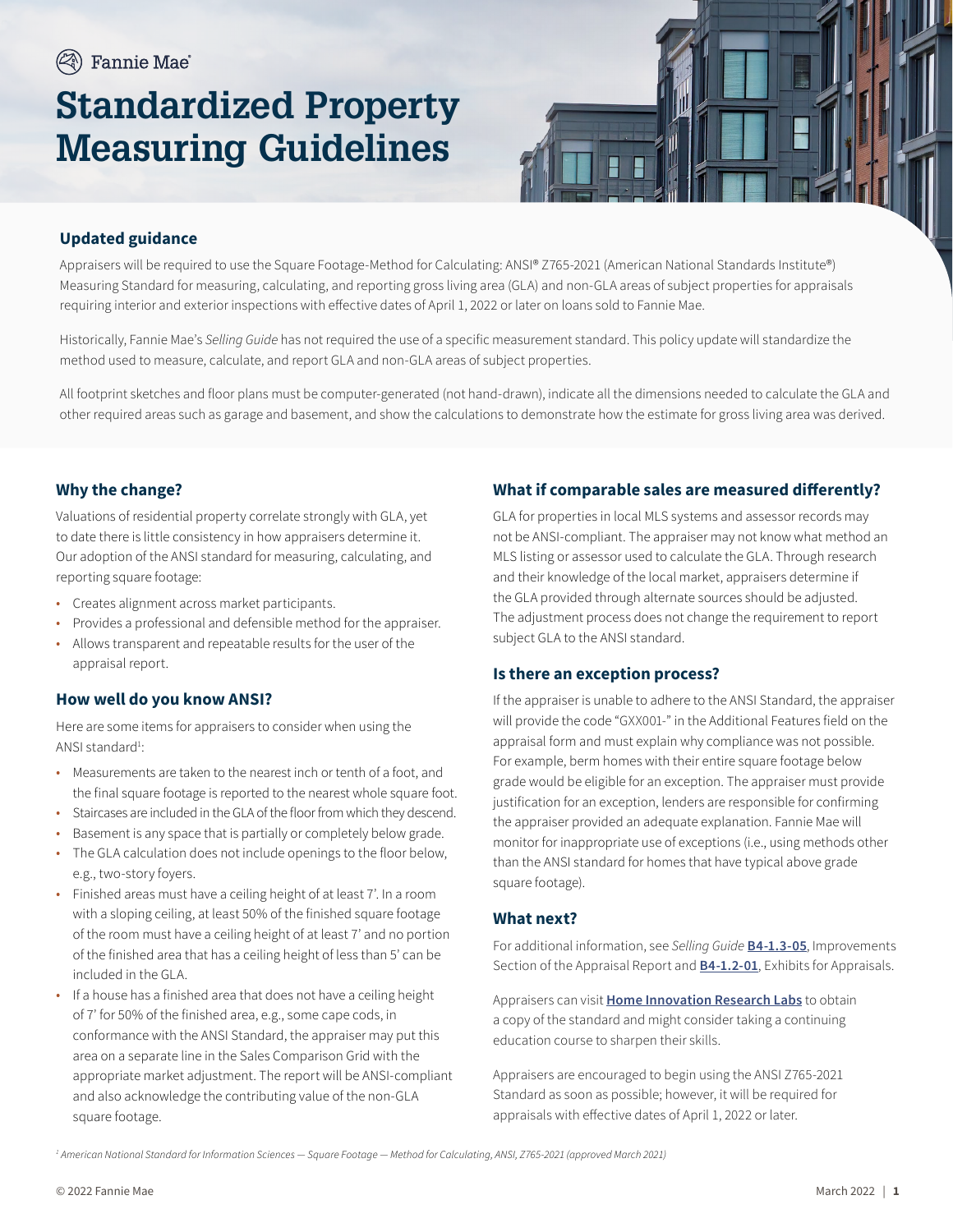# **Frequently Asked Questions**

## **Q1. Why is Fannie Mae requiring appraisers to follow the Square Footage-Method for Calculating: ANSI® Z765-2021 standard?**

Valuations of residential property correlate strongly with Gross Living Area (GLA), yet to date there is substantial inconsistency in how appraisers determine it. Our adoption of the ANSI standard:

- Provides a professional and defensible method for the appraiser.
- Allows transparent and repeatable results for consumers of appraisal reports.
- Creates alignment across market participants.

One key factor in our decision to adopt the ANSI standard now is the recent emergence of new technologies, such as phone apps, which can measure houses, generate floor plans, and calculate GLA. In addition, the new desktop appraisal option Fannie Mae is launching requires a floor plan. Since appraisers are not inspecting the property personally for the desktop appraisal, we anticipate they will commonly receive the floor plan from a third party, so it makes sense that all parties (including the appraiser) would be using the same standards of measurement. ANSI is a standard that technologies can build to, other parties (such as real estate agents) can anticipate, and appraisers can create or consume with confidence.

#### **Q2. How prepared are appraisers to adopt the ANSI standard?**

Many appraisers have voluntarily adopted the ANSI standard since it first launched in April 1996. Some states require appraisers to adhere to it. Also, the ANSI standard is currently used by the National Association of Home Builders and by some tax assessors. It closely parallels common appraiser practices so adoption for many appraisers will be seamless.

# **Q3. Will appraisers need to adopt new technology to comply with the requirement for sketches to be computer generated?**

Most appraisers already provide computer-generated (not handdrawn) sketches in their reports. Software that creates computergenerated floor plans and sketches for appraisal reports is readily available and already in widespread use by appraisers.

# **Q4. How can appraisers and lenders learn more about the ANSI standard?**

For appraisers and lenders who may need training or a refresher, there are many classes available to help them learn or refresh their knowledge of the ANSI standard. Appraisers can always **[contact](https://singlefamily.fanniemae.com/appraiser-contact-us-form)** Fannie Mae with questions or feedback on appraisal topics. Copies of the ANSI standard may be purchased at **<https://www.homeinnovation.com/about/bookstore>**.

#### **Q5. When common practice in the local market differs from the ANSI standard, can the appraiser modify the subject's GLA to conform to local custom?**

No. The appraiser must measure and report the subject's GLA following the ANSI standard.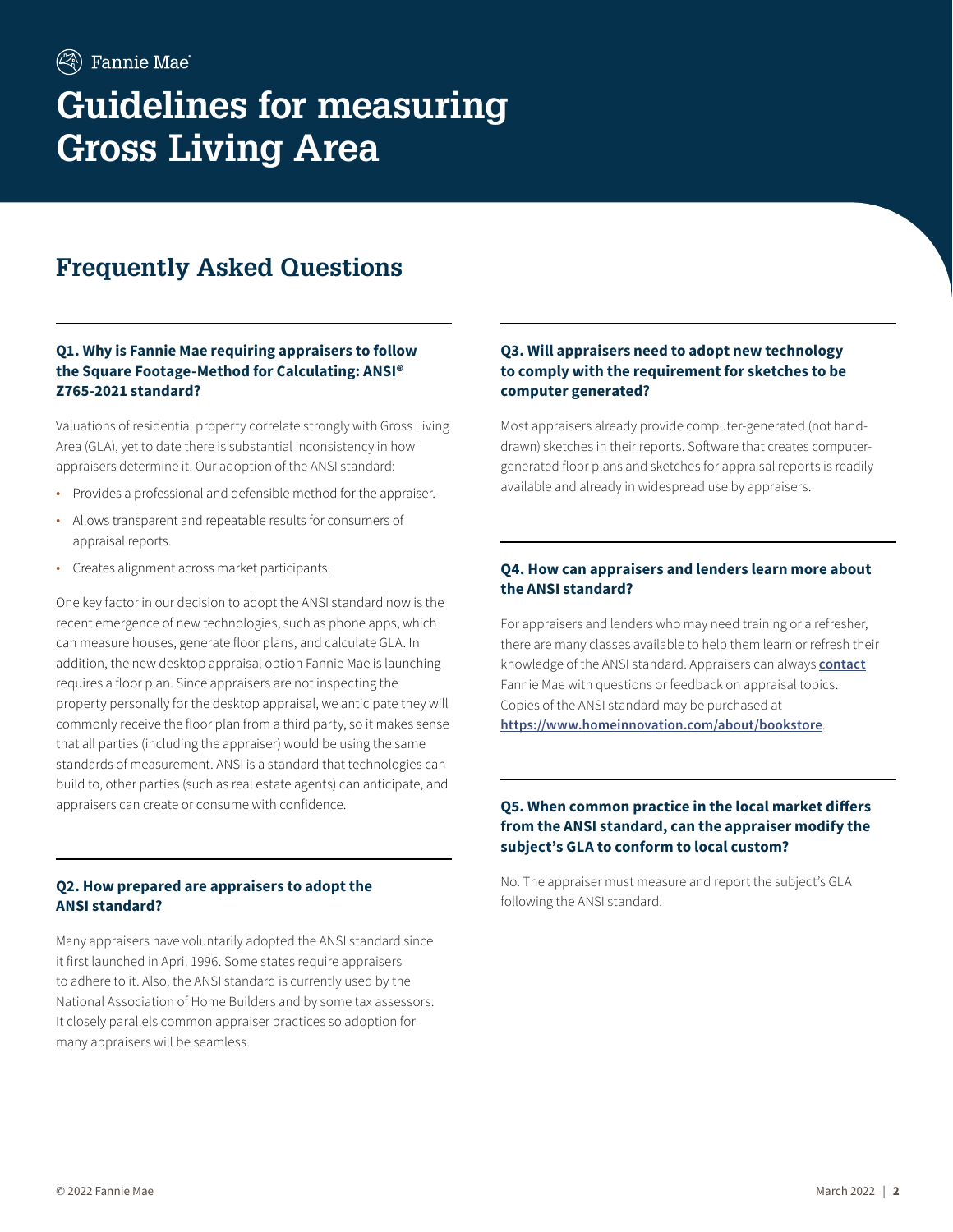# **Frequently Asked Questions**

## **Q6. What should the appraiser do if compliance is not possible when measuring, calculating, and reporting GLA?**

If the appraiser is unable to adhere to the ANSI standard, they must enter "GXX001-" at the beginning of the Additional Features field of the appraisal report and provide an explanation of why they were not able to comply. For example, if the appraiser is performing an appraisal in a state that requires appraisers to adhere to a different measuring standard, the appraiser may use the exception code and the loan may still be eligible for purchase by Fannie Mae.

See the Gross Living Area section of *[Selling Guide](https://selling-guide.fanniemae.com/Selling-Guide/Origination-thru-Closing/Subpart-B4-Underwriting-Property/Chapter-B4-1-Appraisal-Requirements/Section-B4-1-3-Appraisal-Report-Assessment/1032992541/B4-1-3-05-Improvements-Section-of-the-Appraisal-Report-12-15-2021.htm)* **B4-1.3- [05, Improvements Section of the Appraisal Report](https://selling-guide.fanniemae.com/Selling-Guide/Origination-thru-Closing/Subpart-B4-Underwriting-Property/Chapter-B4-1-Appraisal-Requirements/Section-B4-1-3-Appraisal-Report-Assessment/1032992541/B4-1-3-05-Improvements-Section-of-the-Appraisal-Report-12-15-2021.htm)** for more information.

**Q7. Can appraisers use the exception code to voluntarily opt out of compliance with the ANSI standard?**

No.

### **Q8. The ANSI standard specifically notes that the definition of above and below grade could cause some houses to have no above-grade finished square footage. How should appraisers report GLA in this scenario?**

Properties for which the entire square footage is below grade (such as berm homes) would be eligible for the exception process described in Q6.

# **Q9. How will lenders know that appraisers used the ANSI standard?**

The ANSI standard requires appraisers to make certain written declarations. Appraisers will indicate adherence to the ANSI standard by making the applicable declarations in the appraisal report. Failure to provide a written declaration voids any claim of adherence to the ANSI standard. Page 3 of the ANSI standard gives examples of declarations that address exemptions. Page 5 of the ANSI standard (in the Annex) gives examples of declarations that address nonexemptions. We expect appraisers to provide a declaration for all exception and non-exception situations.

If appraisers are unable to follow the ANSI standard, they will communicate this through the exception code "GXX001-" at the beginning of the Additional Features field of the appraisal report.

Note: As with all *Selling Guide* policies, lenders are responsible for verifying compliance prior to delivering the loan to Fannie Mae. Lenders should familiarize themselves with the ANSI standard and adopt underwriting and quality control procedures to ensure that appraisal data including GLA is accurately reported.

#### **Q10. Is the ANSI standard required for desktop appraisals?**

No. The ANSI standard is not required for desktop appraisals, nor is the exception code. We do encourage appraisers to voluntarily follow the ANSI standard on desktop appraisal assignments whenever feasible.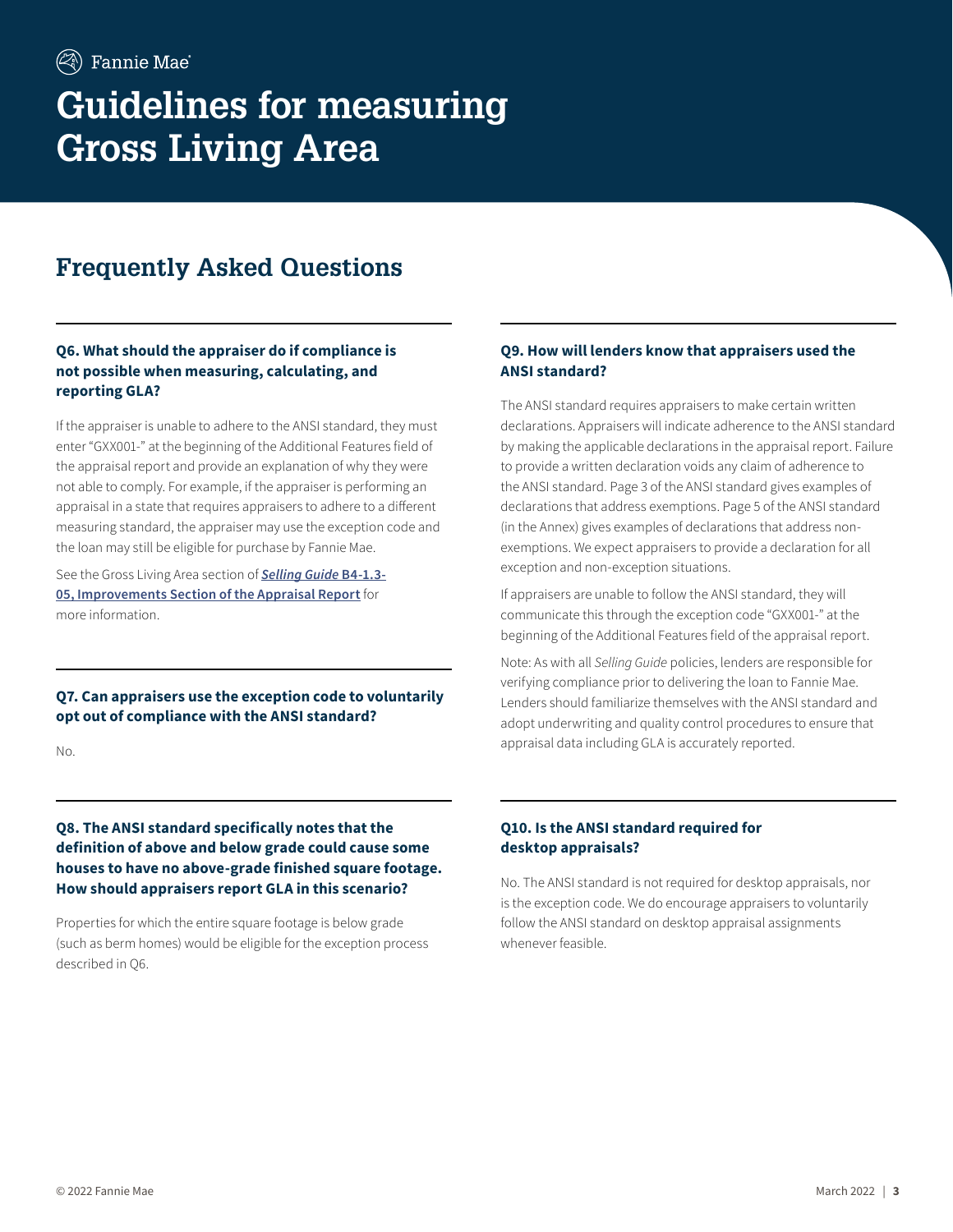# **Frequently Asked Questions**

## **Q11. Does Fannie Mae require condominiums to be measured per the ANSI standard?**

Irrespective of ownership type (Condominium, Co-op, Fee Simple, etc.), the ANSI standard must be followed (if legally permissible – see the *Annex to the ANSI standard*, page 4, for more information) for houses with detached or attached architectural design including townhouses, rowhouses, and other side-by side houses.

The ANSI standard should not be used if the architectural design is an apartment-style or multifamily building. When measuring a condominium or co-op that is part of an apartment-style or multifamily building, Fannie Mae's policy of using interior perimeter measurements for the subject property should be applied.

#### **Q12. Is the ANSI standard required for 2- to 4-unit dwellings?**

No. The ANSI standard does not apply to 2- to 4-unit dwellings.

#### **Q13. Is the ANSI standard required for outbuildings?**

No. The ANSI standard is not required for outbuildings. A separate software-generated footprint sketch that includes exterior wall dimensions must be provided for each additional structure with room labels, if applicable.

Note: The ANSI standard must be followed for all accessory dwelling units.

### **Q14. The ANSI standard requires any area that is partially or wholly below grade to be counted as basement; what defines 'partially' below grade?**

A floor level is partially or wholly below grade if *any portion* of its walls is not entirely at or above ground level.

### **Q15. Will appraiser adherence to the ANSI standard cause confusion when the subject GLA differs from other sources such as MLS or public record?**

GLA from appraisal reports is already often different from other sources. It is common practice to treat some finished areas separately from GLA due to low ceilings, inferior quality, below grade walls, or separation from the main living area. Many factors such as variability in definitions, methodologies, or precision of execution can exacerbate differences.

The benefit of adherence to the ANSI standard is that it enables appraisers to explain how the GLA is derived in consistent, professional terms. This will result in more clarity for consumers of appraisal reports. It will also enable lenders, real estate agents, and other participants in the transaction to better anticipate appraisal outcomes, which can help reduce loan closing issues.

## **Q16. How should appraisers account for rooms located in above-grade finished areas that do not qualify as GLA under the ANSI standard?**

While the ANSI standard is not definitive on this point, appraisers should include rooms located in above-grade finished non-GLA areas in the room counts (Total Rooms, Bedrooms, Bath(s)) in the Improvement section and in the Sales Comparison Approach grid of the appraisal report to comply with Uniform Appraisal Dataset requirements.